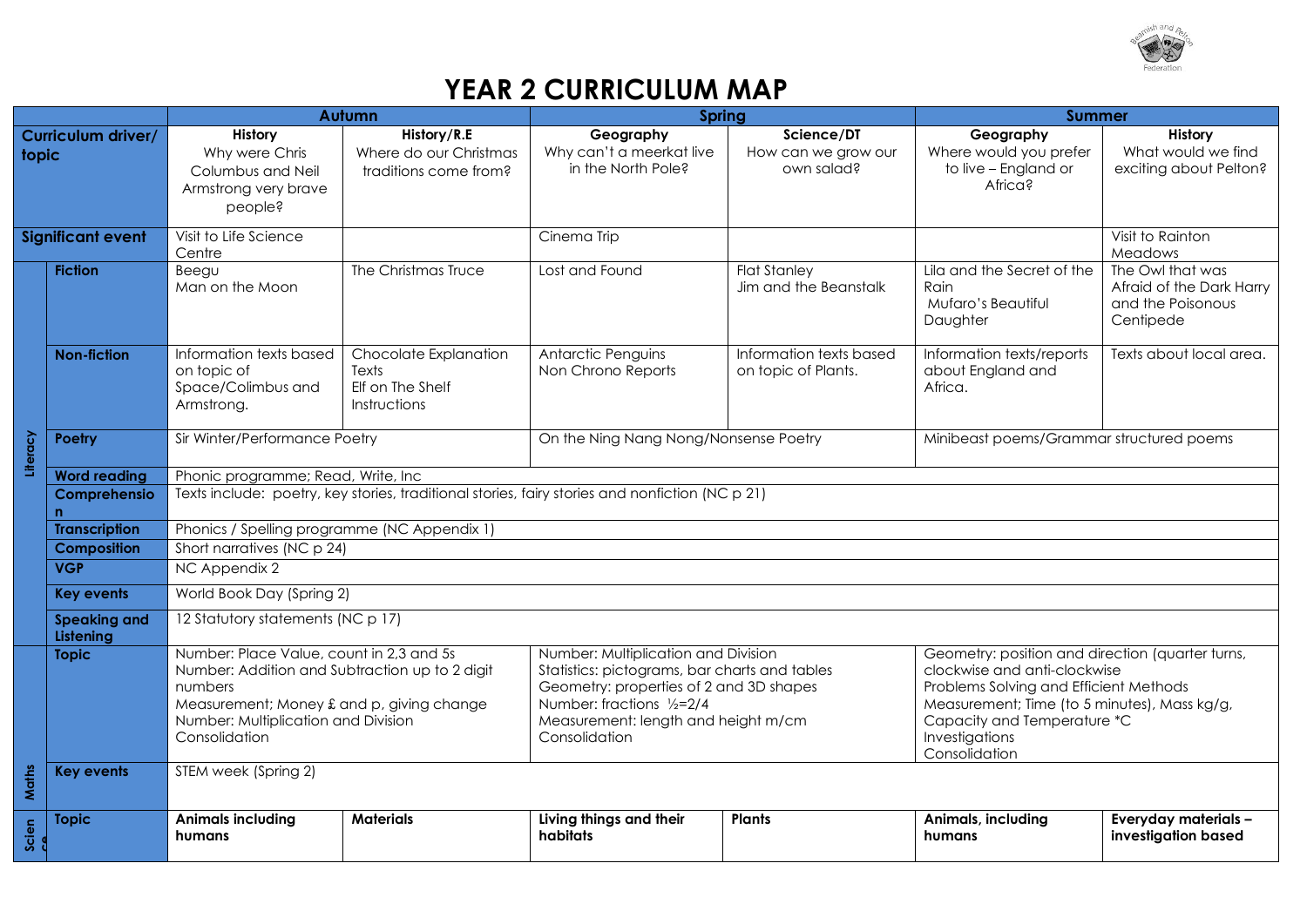

|           | <b>Enquiry</b><br>Question        | <b>How do astronauts</b><br>survive in space?<br>Find out about and                                                                                                                                | How some materials can<br>be changed?<br>Find out how the shapes                                                            | Why would a polar<br>bear/penguin not make<br>a good pet?                                                              | How can we grow our<br>own salad?                                                                                                            | How will 5 a day help me<br>to be healthy?<br>Animals, including                                                                                                                                | What is our school<br>made of?<br>Everyday materials-                                                                       |
|-----------|-----------------------------------|----------------------------------------------------------------------------------------------------------------------------------------------------------------------------------------------------|-----------------------------------------------------------------------------------------------------------------------------|------------------------------------------------------------------------------------------------------------------------|----------------------------------------------------------------------------------------------------------------------------------------------|-------------------------------------------------------------------------------------------------------------------------------------------------------------------------------------------------|-----------------------------------------------------------------------------------------------------------------------------|
|           |                                   | describe the basic<br>needs of animals.<br>including humans for<br>survival (water, food<br>and air);                                                                                              | of solid objects made<br>from some materials can<br>be changed<br>Investigate squashing,<br>bending, twisting and           | Living things and their<br>habitats<br>Identify and name a<br>variety of plants and<br>animals in their habitats       | Plants<br>Observe how seeds and<br>bulbs grow.<br>Plants<br>Describe what a plant                                                            | humans<br>Animals and offspring.<br>Describe the importance<br>for humans of eating the<br>right amount of different                                                                            | investigation based<br>Identify and compare<br>the suitability of<br>materials.                                             |
|           |                                   | Describe the<br>importance for humans<br>of exercise and<br>hygiene.                                                                                                                               | stretching.                                                                                                                 |                                                                                                                        | needs to grow healthy.                                                                                                                       | types of food. Balanced<br>diet.                                                                                                                                                                | Animal groups - mini<br>beasts                                                                                              |
|           | <b>Enquiry Skills</b>             | Through investigations throughout the year.                                                                                                                                                        |                                                                                                                             |                                                                                                                        |                                                                                                                                              |                                                                                                                                                                                                 |                                                                                                                             |
|           | Software                          | <b>Word Processing using</b><br>Powerpoint                                                                                                                                                         | Purple Mash-2Create a<br>Story                                                                                              | Personal information and<br>sharing                                                                                    | <b>Beebot</b>                                                                                                                                | Agorithms - 2Code                                                                                                                                                                               | Anti bullying                                                                                                               |
| Computing | Objective                         | Format text using<br>capital letters and<br>basic punctuation.<br>Save and print work.                                                                                                             | Add text and graphics.<br>Save, retrieve and print<br>work.                                                                 | Use websites from LTP e.g.<br>thinkUknow and<br>commonsensemedia                                                       | Follow more complex<br>routes, debug more<br>complex problems.                                                                               | Create an algorithm<br>(sequence of<br>instructions) and change<br>it into code.                                                                                                                | Use websites from LTP<br>e.g. kidsmart and<br>common sense media<br>Create a poster.                                        |
|           | <b>Key Events</b>                 | Safer Internet Day/ E-Safety (Week Spring 1)                                                                                                                                                       |                                                                                                                             |                                                                                                                        |                                                                                                                                              |                                                                                                                                                                                                 |                                                                                                                             |
| History   | <b>Enquiry</b><br><b>Question</b> | Why were Chris Columbus<br>and Neil Armstrong very<br>brave people?<br>Lives of significant<br>individuals in the past<br>who have contributed<br>to national and<br>international<br>achievements | How did our household,<br><b>Remembrance and</b><br><b>Christmas traditions</b><br>start?<br>Events beyond living<br>memory |                                                                                                                        |                                                                                                                                              |                                                                                                                                                                                                 | What would we find<br>exciting about our<br>village?<br>Significant historical<br>events, people, places<br>in own locality |
| Geography | <b>Enquiry</b><br>Question        |                                                                                                                                                                                                    |                                                                                                                             | Why is my world<br>wonderful?<br>Simple world Maps and<br>features.<br>Focus: continent, oceans,<br>mountains, rivers. | Wherever next?<br>Location and journeys<br>Focus: hot and cold<br>places, continent,<br>oceans,<br>North/South/East/West.<br>Key vocabulary. | Holidays - where shall<br>we go?<br>Place comparisons -<br>geographical features.<br>Focus: contrast area of<br>UK and area of non-<br>European country, e.g.<br>UK Coast and Kenyan<br>safari. |                                                                                                                             |
|           | <b>Topic</b>                      |                                                                                                                                                                                                    | <b>Mechanisms</b>                                                                                                           |                                                                                                                        | <b>Food and Nutrition</b>                                                                                                                    |                                                                                                                                                                                                 | <b>Structures</b>                                                                                                           |
|           | <b>Objective</b>                  |                                                                                                                                                                                                    | Levers and Sliders                                                                                                          |                                                                                                                        | Prepare Sandwich<br>and a drink                                                                                                              |                                                                                                                                                                                                 | Freestanding structures                                                                                                     |
| Б         |                                   |                                                                                                                                                                                                    | Design, make & evaluate & improve across all units                                                                          |                                                                                                                        |                                                                                                                                              |                                                                                                                                                                                                 |                                                                                                                             |
|           |                                   |                                                                                                                                                                                                    |                                                                                                                             |                                                                                                                        |                                                                                                                                              |                                                                                                                                                                                                 |                                                                                                                             |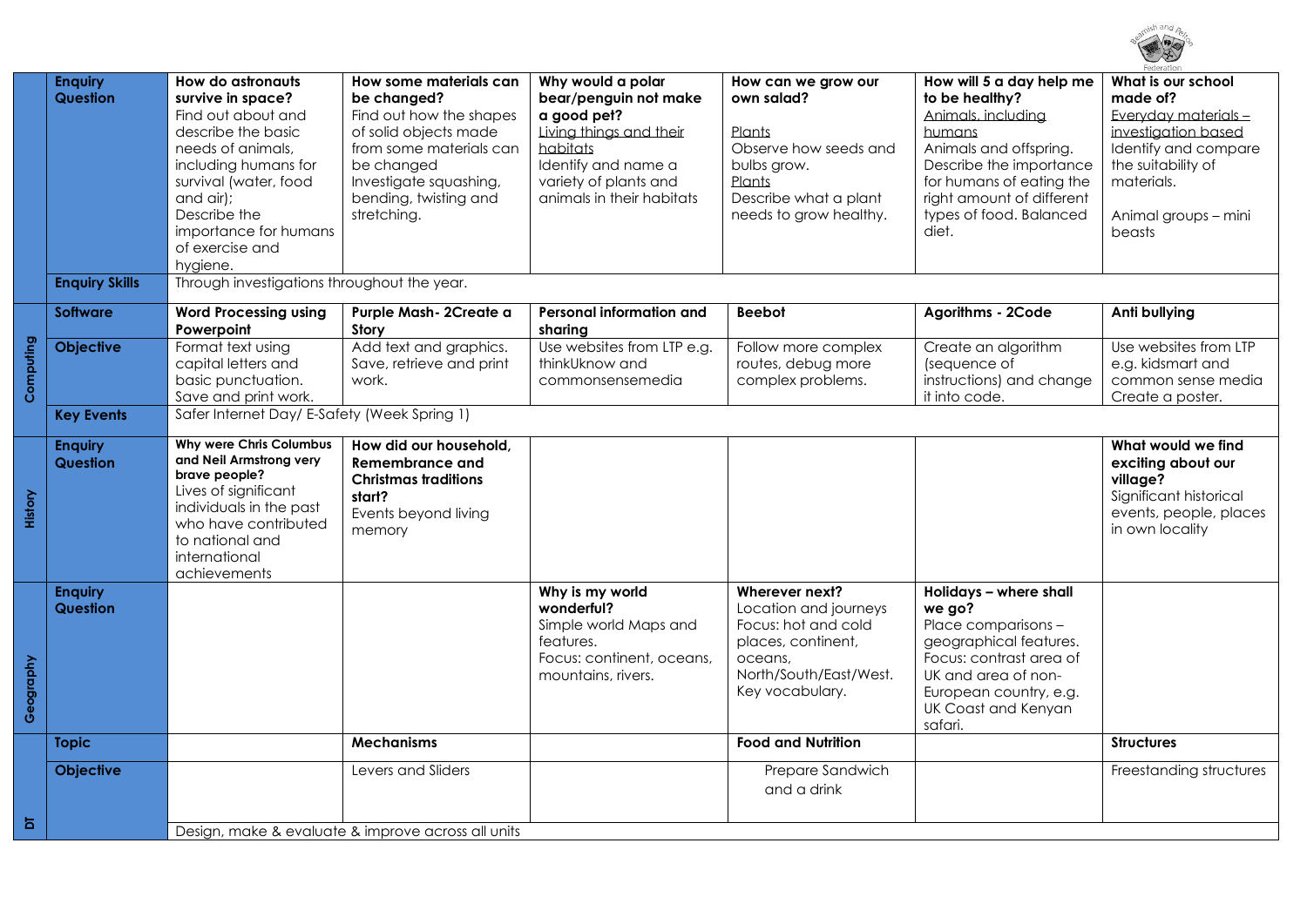

|            | <b>Key Events</b>                 | STEM week                                                                                                                                 |                                                 |                                                                           |                                                                     |                                                                                        |                                                        |  |
|------------|-----------------------------------|-------------------------------------------------------------------------------------------------------------------------------------------|-------------------------------------------------|---------------------------------------------------------------------------|---------------------------------------------------------------------|----------------------------------------------------------------------------------------|--------------------------------------------------------|--|
|            | <b>Topic</b>                      | Work of chosen artist<br>(Arts Week)<br>Sculpture                                                                                         | Printing                                        | <b>Drawing</b>                                                            | Collage                                                             | Painting                                                                               | N/A                                                    |  |
| 复          | <b>Objective</b>                  | Clay aliens<br>Study chosen artist                                                                                                        | Penguin Potato Printing<br>(Christmas Cards)    | Drawing - polar animals                                                   | Guiseppe Arcimboldo<br>Vincent Van Gogh-<br>Sunflowers Mother's Day | Painting - colour mixing.<br>Observational drawings<br>of fruit<br><b>Paul Cezanne</b> |                                                        |  |
|            | <b>Key Events</b>                 | Developing Ideas - ongoing across the year<br>Art Week (Autumn 1)                                                                         |                                                 |                                                                           |                                                                     |                                                                                        |                                                        |  |
|            | Area                              | <b>Playing an Instrument</b>                                                                                                              | Singing                                         | <b>Creating Own Music</b>                                                 | Listening and<br><b>Appreciating</b>                                | Singing                                                                                | <b>Listening and</b><br><b>Appreciating</b>            |  |
|            | <b>Units</b>                      | *I wanna play in a<br>band.                                                                                                               | Christmas production                            | Zoo time-Reggae<br>Charanga                                               | Hands Feet and Heart-<br>Charanga                                   | Friendship song                                                                        | Minibeasts-Charanga<br>Reflect, Rewind,<br>Replay      |  |
| Music      | <b>Key Events</b>                 | Year 1/2 performance (Autumn 2)                                                                                                           |                                                 |                                                                           |                                                                     |                                                                                        |                                                        |  |
| <b>MFL</b> | <b>Unit</b>                       | Quelle age as tu?                                                                                                                         | French celebrations                             | Comment tu t'appelles?                                                    | $1 - 10$                                                            | Colour                                                                                 | Weather                                                |  |
|            | <b>Key Events</b>                 | International week - The rights of the child. (Summer 1)                                                                                  |                                                 |                                                                           |                                                                     |                                                                                        |                                                        |  |
| 쀥          | <b>Enguiry</b><br><b>Question</b> | What can we learn<br>about Christianity from<br>visiting a church?                                                                        | How and why is light<br>important at Christmas? | What does it mean to<br>belong in Christianity?                           | How do Christians<br>celebrate Easter?                              | How do Buddhists show their beliefs?                                                   |                                                        |  |
| 쁦          | <b>Indoor</b>                     | <b>Gymnastics</b><br>families of actions<br>[QCA]                                                                                         | Dance<br>Cat dance (QCA)                        | <b>Gymnastics</b><br>assessing level 1 / 2 unit 2<br>(task 1 &2) (DURHAM) | Dance<br>How does it feel?<br>(DURHAM)                              | Dance<br>assessing level 1 / 2 unit<br>2 (task 1 & 2) (DURHAM)                         | <b>Gymnastics</b><br>revisit rolling and<br>balancing. |  |
|            | Outdoor                           | <b>Games</b><br>Piggy in the middle<br>[QCA]                                                                                              | <b>Games</b><br>3 touch ball (QCA)              | Games<br>Kick Rounders (DURHAM)                                           | Games<br>Mini Tennis 1 (DURHAM)                                     | <b>Athletics</b><br>furthest 5, take aim<br>[QCA]                                      | <b>Athletics</b><br>sports day events                  |  |
| PSHE       | Unit                              | Being me in my world                                                                                                                      | Celebrating difference                          | Dreams and goals                                                          | Healthy me                                                          | <b>Relationships</b>                                                                   | Changing me                                            |  |
|            | <b>Key Events</b>                 | Autumn 2 - Anti Bullying week / Spring 1 - Online Safety / Spring 2 - Women's International Day / Summer 1 - Mental Health Awareness Week |                                                 |                                                                           |                                                                     |                                                                                        |                                                        |  |